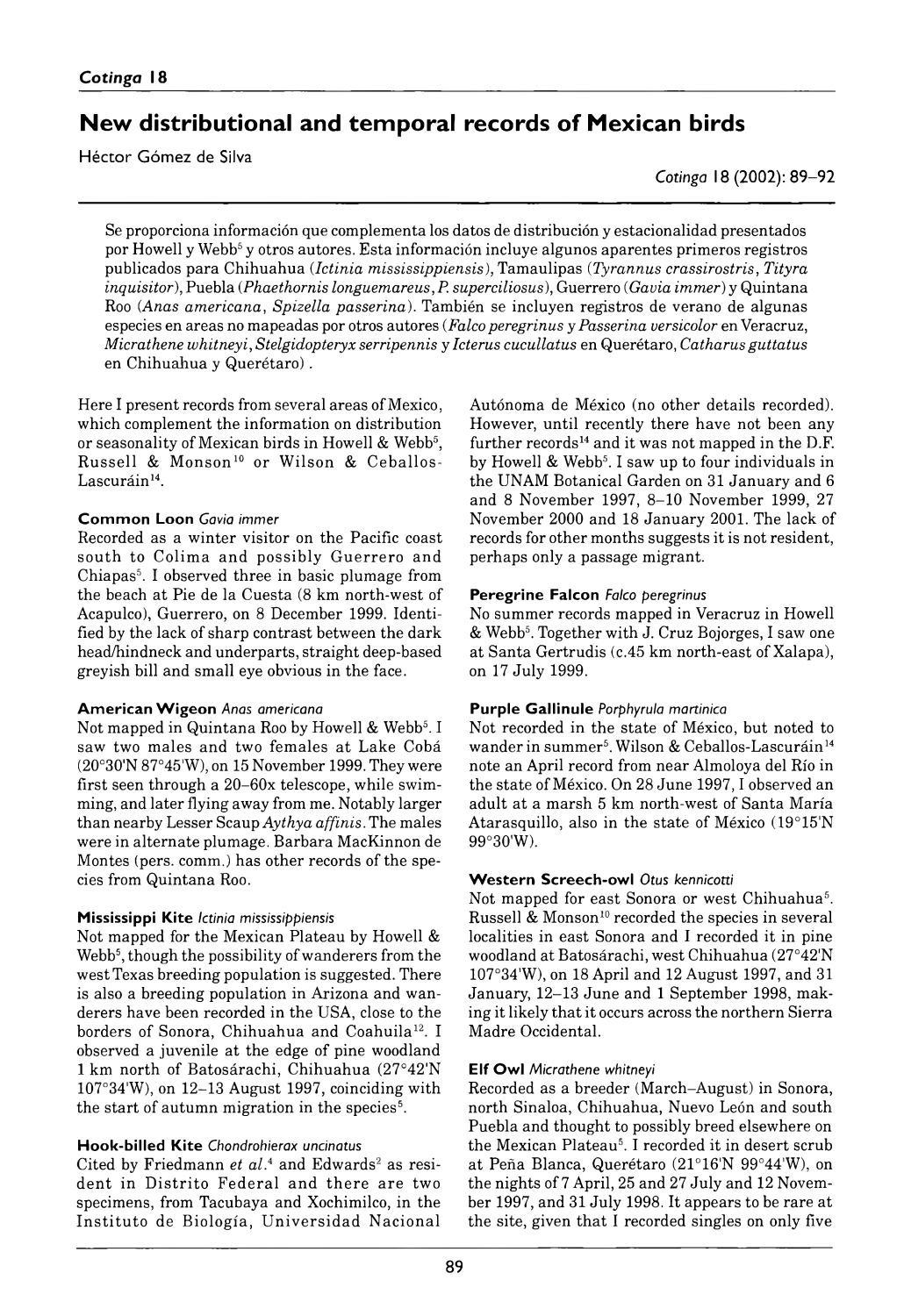occasions, despite spending 1–2 evening and 1–2 pre-dawn hours listening for nocturnal birds within a 1  $km^2$  study area on 30 nights in April, July and November 1997, and January, May and July 1998.

#### **Long-eared Owl** *Asio otus*

Cited by Friedmann *et al.*4 as a winter visitor to the Distrito Federal, but no recent records<sup>14</sup>. The Distrito Federal falls clearly within the winter range mapped by Howell & Webb<sup>5</sup>. I watched one for more than 20 minutes in the UNAM Botanical Garden, on 5 November 1997. Identified by its slender appearance, the body no broader than the head and the facial disks taller than wide, extremely long wings (in flight), smaller than Great Horned Owl *Bubo virginianus*; the long upright ear tufts set close together above the eyes were blackish with buff edges, and the facial disks solidly orange.

#### **Common Nighthawk** *Chordeiles minor*

Recorded in Chihuahua as a breeder only in the west. I heard the nasal note of this species at El Bocán (31°20'N 106°23'W) on 6 June 1998 (before dawn), and I both saw and heard it again before dusk the same day. However, it was not heard on the two preceding nor the two succeeding days, or in five days in May 1997. The date suggests the species breeds in the area, as migrants 'generally arrive in spring in s. U.S. by Apr. Fall departures begin in Jul<sup>'8</sup>, though migrants are still present in early June at Cape May, Massachussetts, north Idaho and on the west coast8. Lesser Nighthawk *Chordeiles acutipennis* was present at the same 1 km2 study area in May 1997 and June 1998, making this a site where the two species probably occur sympatrically in the breeding season<sup>1,11</sup>.

## **White-throated Swift** *Aeronautes saxatalis*

According to Howell & Webb<sup>5</sup>, the only area of Mexico lacking any species of swift is much of the northern and central Mexican Plateau. However, White-throated Swift is resident in adjacent Texas and New Mexico<sup>7,12</sup>, and (*contra* Howell & Webb<sup>5</sup>) has been recorded in Sierra del Carmen, Coahuila<sup>6</sup>, Mapimi, Chihuahua13 and Real de Catorce, San Luís Potosí<sup>3</sup> (pers. obs. on 6 February 1988). Additionally, I have observed singles in Chihuahua over the south end of Ciudad Juárez (27 April 1997), and at El Bocán (31°20'N 106°23'W; 6 June 1998); in the latter, it appears to be only an accidental visitor.

## **Long-tailed Hermit** *Phaethornis superciliosus*

Found in south-east Mexico north to central Veracruz and north Oaxaca<sup>5</sup>. One in rainforest between El Tepeyac and Tlacotepec, Puebla (*c.* 18°25'N 96°48'W), in April 1996 may be the first record for Puebla.

#### **Little Hermit** *Phaethornis longuemareus*

Occurs from south-east Mexico north to central Veracruz and northern Oaxaca<sup>5</sup>. One in rainforest between El Tepeyac and Tlacotepec, Puebla (*c.* 18°25'N 96°48'W), in April 1996 appears to be the first record for the latter state.

#### **White-bellied Emerald** *Amazilia candida*

Noted as nesting in February–May<sup>5</sup>. I found an active nest at rainforest edge at Chajul, Chiapas (16°07'N 90°56'W), on 2 July 1991.

#### **Keel-billed Motmot** *Electron carinatum*

Mapped in east Oaxaca, south-east Veracruz and north Chiapas<sup>5</sup>, but practically no recent records from Mexico. I heard one at Ixcan, Chiapas (*c.* 16°02'N 91°5'W), on 20 Aug 1998 (song unmistakable in range, similar to that of Broad-billed Motmot *E. platyrhynchum,* with which I am very familiar from Costa Rica).

#### **Greenish Elaenia** *Myiopagis viridicata*

Resident in lowlands on both slopes and in certain parts of the interior of central and south Mexico, including east (but not west-central)  $Oaxaca^5$ . I saw and heard one in tropical deciduous scrub above Teotitlán del Valle, Oaxaca (10°04'N 96°30'W), on 12 April 2000.

**Sulphur-bellied Flycatcher** *Myiodynastes luteiventris* Mapped in western Chihuahua but noted only to  $1,500$  m<sup>5</sup>. I observed one at  $2,390$  m at the edge of a small man-made clearing in a  $1 \text{ km}^2$  study area in pine woodland at Batosárachi, Chihuahua (27°42'N 107°34'W), on 11–14 June 1998, though it was not present in the same locality in April or August 1997, nor in September 1998.

## **Thick-billed Kingbird** *Tyrannus crassirostris*

Principally recorded on the Pacific slope of Mexico<sup>5</sup>, so records from the Big Bend region of  $Texas<sup>9</sup>$  (J.C. Arvin pers. comm.) are unusual. This is also the case for one seen and heard, with members of the Club de Observadores de Aves, for *c.* 40 minutes in a semiopen area at Alta Cimas, Tamaulipas (*c.* 23°05'N 99°11'W), on 20 March 2000. It repeatedly caught and swallowed Monarch *Danaus plexippus* butterflies that were continuously moving past on migration. One a few km north-east of Escuintla, Chiapas (15°20'N 92°37'W), on 24 October 1997 was east of its regular mapped range.

#### **Black-crowned Tityra** *Tityra inquisitor*

Not mapped in Tamaulipas by Howell & Webb5. Together with members of the Club de Observadores de Aves, I watched a pair in gallery forest along a tropical river at Bocatoma II, Tamaulipas (22°59'N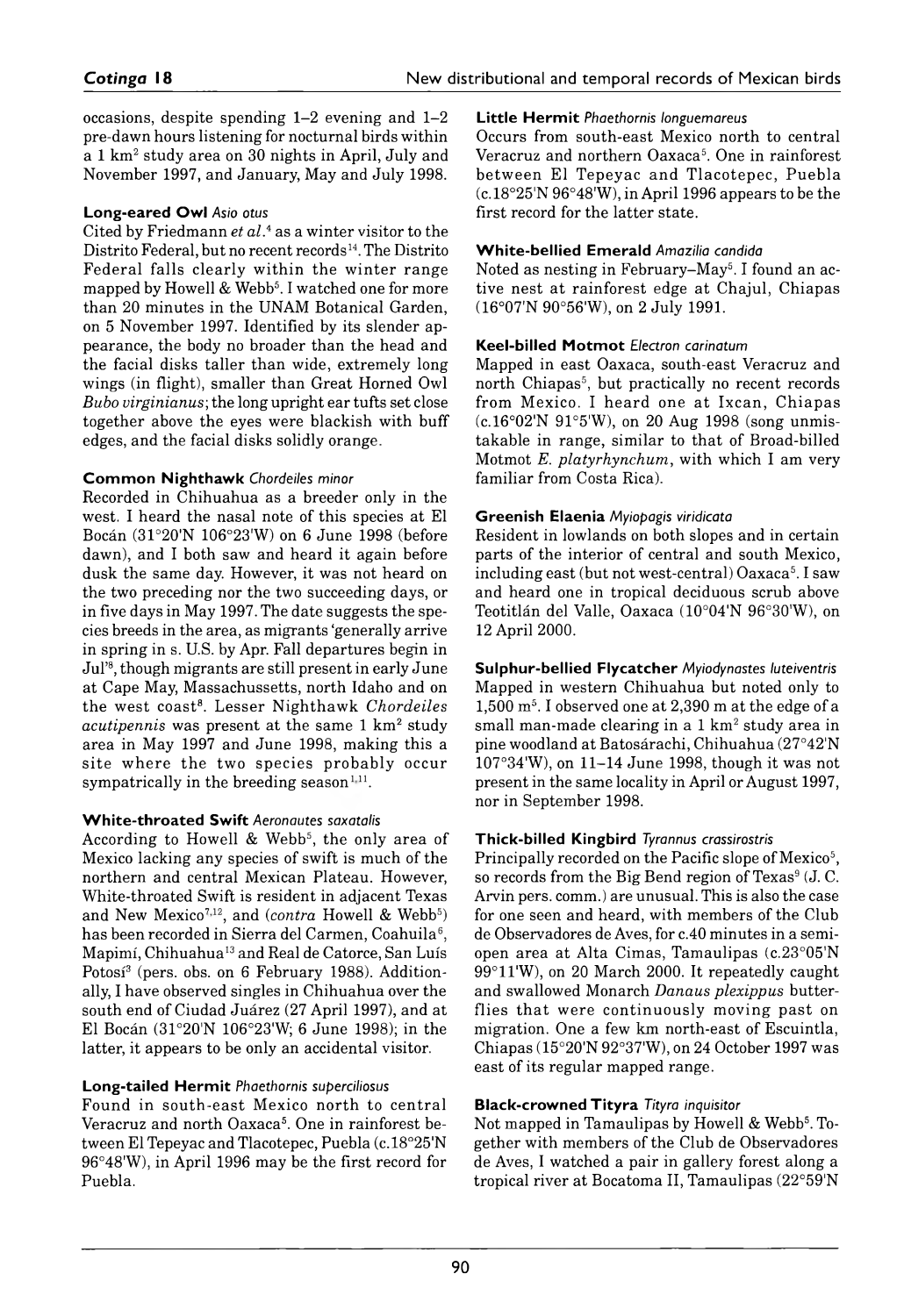99°08'W). J. C. Arvin (pers. comm.) has once recorded the species in southern Tamaulipas.

#### **Northern Rough-winged Swallow** *Stelgidopteryx serripennis*

Mapped as a transient in the state of Querétaro by Howell & Webb<sup>5</sup>. I recorded at least one pair in a 1 km2 study area in desert scrub at Peña Blanca, Querétaro (21°16'N 99°44'W), on 3–7 April, 26 July and 12 November 1997, on 25 January and 17–21 May 1998. These records suggest resident status in the region.

## **Hermit Thrush** *Catharus guttatus*

Mapped as breeding in Mexico only in the Sierra San Pedro Mártir<sup>5</sup>. I observed it to be very common and vocal on 7–8 July 1998, in deciduous forest with much sweetgum (*Liquidambar*), at Mesa de las Guacamayas, Chihuahua (30°20'N 108°33'W, 2300 m). Tape-recordings have been deposited in the Library of Natural Sounds, Cornell University.

## **Aztec Thrush** *Ridgwayia pinicola*

Mapped by Howell & Webb<sup>5</sup> north to east-central Sonora. I observed separate calling and singing individuals in pine-oak forest south of Huachineras, Sonora (30°05'N 108°54'W), on 10 July 1998. Taperecordings of the singing individual have been deposited in the Library of Natural Sounds, Cornell University.

## **Prothonotary Warbler** *Protonotaria citrea*

One at Yagul, Oaxaca, on 21 October 1997 represents a migrant slightly away from its mapped range<sup>5</sup>.

## **Fan-tailed Warbler** *Euthlypis lachrymosus*

Two seen together with J. Cruz Bojorges (17 July) and several heard (28 August 1999) in tropical semideciduous forest at Santa Gertrudis, Veracruz (c.45 km north-east of Xalapa), are east of the mapped range according to Howell & Webb<sup>5</sup>.

## **Varied Bunting** *Passerina versicolor*

Mapped as a winter visitor to most of Veracruz by Howell & Webb<sup>5</sup>. A few seen in a brushy pasture at Santa Gertrudis, Veracruz (*c.* 45 km north-east of Xalapa), on 17 July 1999 suggest that it is more widespread in the breeding season.

# **Chipping Sparrow** *Spizella passerina*

Not mapped in the Yucatán Peninsula by Howell & Webb5. On 14 November 1999, I saw one in basic plumage at Tulum archaeological site, Quintana Roo, foraging on the ground among 16 Bronzed Cowbird *Molothrus aeneus*, 12 Indigo Bunting *Passerina cyanea*, one Savannah Sparrow *Passerculus sandwichensis* and an immature Dickcissel *Spiza americana.* Observed for 30 minutes in strong late afternoon sunlight at distances of 8–12 m. Clearly a *Spizella*, it had pale grey underparts and neck-sides, a conspicuous buff eyestripe, dark upper border to the ear-coverts but no lower border, an indistinct malar, pink bill, streaked pale brown back, contrasting grey lower back/rump with diffuse dark streaks and a streaked crown.

#### **Yellow-headed Blackbird** *Xanthocephalus xanthocephalus*

Two females and one first-year male at a marsh 5 km north-west of Santa Maria Atarasquillo, state of México (19°15'N 99°30'W), on 28 June 1997, were probably oversummering.

## **Hooded Oriole** *Icterus cucullatus*

Mapped as a transient in Querétaro by Howell & Webb5. On 28 July 1997 I watched an adult male feeding a moth to a juvenile (also two males and one female on 16 November 1997) at Peña Blanca, Querétaro (21°16'N 99°44'W). This village is surrounded by arid desert scrub but is adjacent to a riparian strip, including trees such as Montezuma cypress *Taxodium.* Certain species found along the river (e.g. Groove-billed Ani *Crotophaga sulcirostris*, Great Kiskadee *Pitangus sulphuratus* and Clay-coloured Robin *Turdus grayi*) reveal a tropical influence, and others (e.g. Violet-green Swallow *Tachycineta th alassina*, Blue Mockingbird *Melanotis caerulescens* and Hepatic Tanager *Piranga flava*) suggest a highland-forest influence in an area predominantly occupied by desert birds.

# **Acknowledgements**

Field work in Querétaro and Chihuahua (in part) was supported by grants from Lincoln Park Zoo's Scott Neotropic Fund, the Fondo Mexicano para la Conservación de la Naturaleza, A.C. and the Programa de Apoyo de la Division de Estudios de Posgrado, UNAM, and benefited from the hospitality of the Esparza Meléndez family of Samalayuca and D. Lorenzo and family of Ejido Enramadas/Peña Blanca. Other field work was made possible due to Eagle Eye Tours, Tiberio Monterrubio, Roberto de la Maza and the Club de Observadores de Aves (Monterrey).

# **References**

- 1. Caccamise, D. F. (1974) Competitive relationships of the Common and Lesser Nighthawks. *Condor* 76: 1–20.
- 2. Edwards, E. P. (1968) *Finding birds in Mexico.* Second edition. Privately published.
- 3. Edwards, E. P. (1972) *A field guide to the birds of Mexico.* Privately published.
- 4. Friedmann, H., Griscom, L. & Moore, R. T. (1950) *Distributional checklist of Mexican birds,* 1.